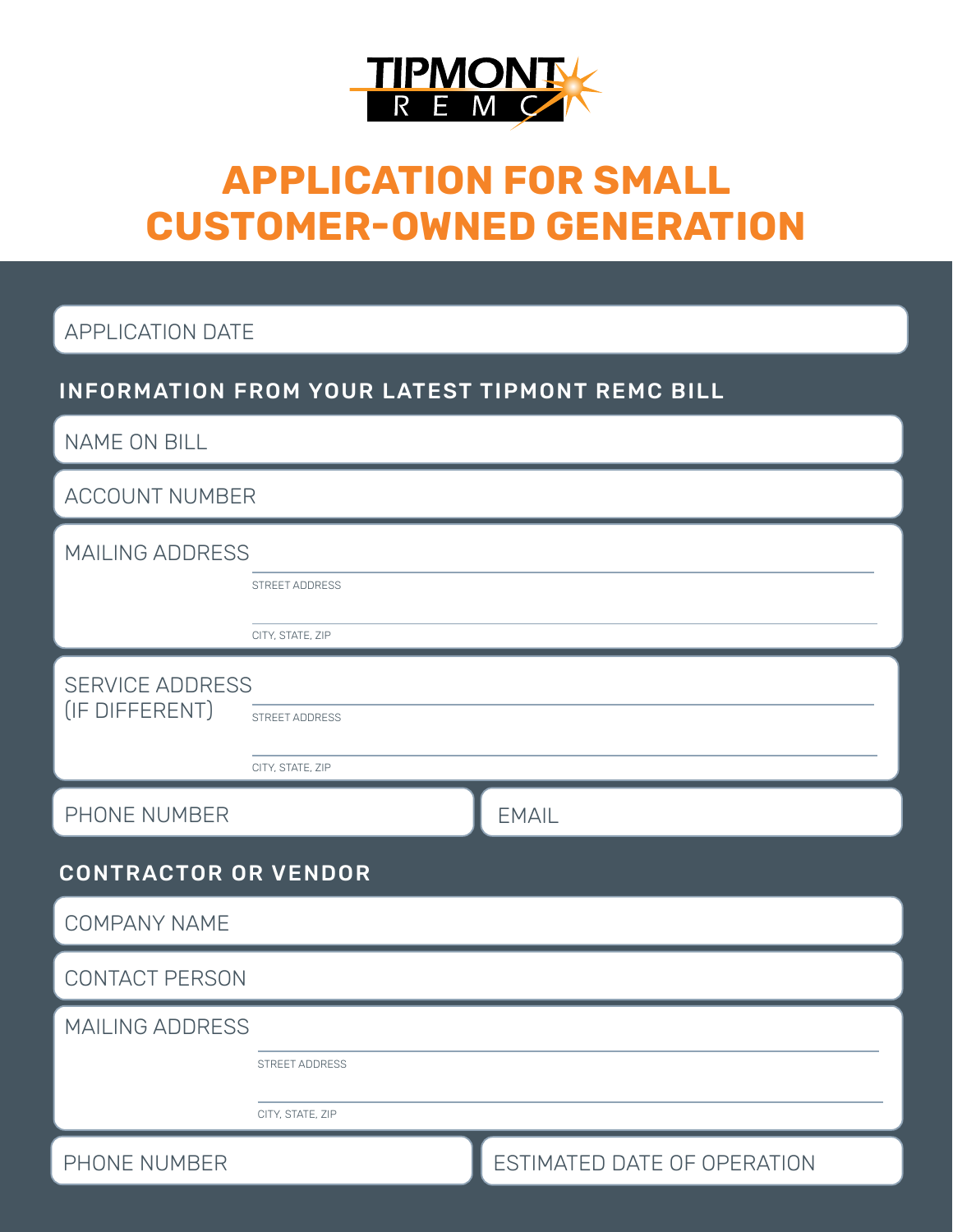

### **GENERATING EQUIPMENT**

|                                                                                           | <b>GENERATOR</b><br><b>TYPF</b><br>wind/solar/<br><i>biomass</i> | <b>GENERATOR</b><br><b>RATING</b><br>watts | <b>MANUFACTURER</b><br>OF INVERTER<br>USED WITH GEN-<br><b>ERATOR</b> | <b>INVERTER</b><br>MODEL NUMBER<br>AND RATING<br>watts | <b>MANUFACTURER</b><br>OF DISCONNECT<br><b>SWITCH</b> | MODEL # AND<br><b>RATING (AMPS)</b><br>OF DISCONNECT<br><b>SWITCH</b> |  |
|-------------------------------------------------------------------------------------------|------------------------------------------------------------------|--------------------------------------------|-----------------------------------------------------------------------|--------------------------------------------------------|-------------------------------------------------------|-----------------------------------------------------------------------|--|
| റ                                                                                         |                                                                  |                                            |                                                                       |                                                        |                                                       |                                                                       |  |
| In addition, provide a schematic of the connection of the wind turbine/                   |                                                                  |                                            |                                                                       |                                                        |                                                       |                                                                       |  |
| solar/biomass unit, inverter, lockable disconnect switch and service<br><b>ADDITIONAL</b> |                                                                  |                                            |                                                                       |                                                        |                                                       |                                                                       |  |

**REQUIREMENT**

entrance.

*Attach a copy of the specifications for both the generator and inverter.*

## **MEMBER INTERCONNECTION AGREEMENT** FOR INTERCONNECTION AND PARALLEL OPERATION OF CUSTOMER-OWNED GENERATION

This Interconnection Agreement ("Agreement") is made and entered into this  $\_\_ \_\_$  day of  $\_\_$ 20\_\_\_, by Tipmont REMC, ("Tipmont"), a corporation organized under the laws of Indiana, and Tipmont Community Solar Project Company, LLC ("Member"), each hereinafter sometimes referred to individually as "Party" or both referred to collectively as the "Parties". In consideration of the mutual covenants set forth herein, the Parties agree as follows:

This agreement provides for the safe and orderly operation of the electrical facilities interconnecting the Member's facility at (land location or description of project) and the electrical distribution facility owned by Tipmont. This Agreement does not supersede any requirements of any bylaws, applicable tariffs, rates, rules and regulations in place between the Member and Tipmont.

- **1. INTENT OF PARTIES** It is the intent of the Member to interconnect an electric power generator to Tipmont's electrical distribution system. It is the intent of Tipmont to operate the distribution system to maintain a high level of service to their customers and to maintain a high level of power quality. It is the intent of both parties to operate the facilities in a way that ensures the safety of the public and their employees.
- **2. INTERCONNECTION** The Member shall not commence parallel operation of the electric power generating unit until written approval of the interconnection has been given by Tipmont. Tipmont shall have the right to have representatives present at the initial energizing of the Member's facilities. The Member shall notify Tipmont at least five (5) days prior to the date of energizing. Tipmont also reserves the right to test the Member's facility to assure that the electric power generating unit is de-energized when Tipmont's service line is de-energized. The Member shall install a lockable disconnect switch between the generator and the connection to the service entrance. The lockable disconnect switch shall be clearly marked and shall be located reasonably close to the service entrance.
- **3. SUSPENSION OF INTERCONNECTION** It is intended that the interconnection should not compromise Tipmont's protection or operational requirements. The operation of the Member's System and the quality of electric energy supplied by the Member shall meet the standards as specified by Tipmont. If the operation of the Member's system or quality of electric energy supplied (in the case of power export) does not meet the standards as specified, then Tipmont will notify the Member to take reasonable and appropriate corrective action. Tipmont shall have the